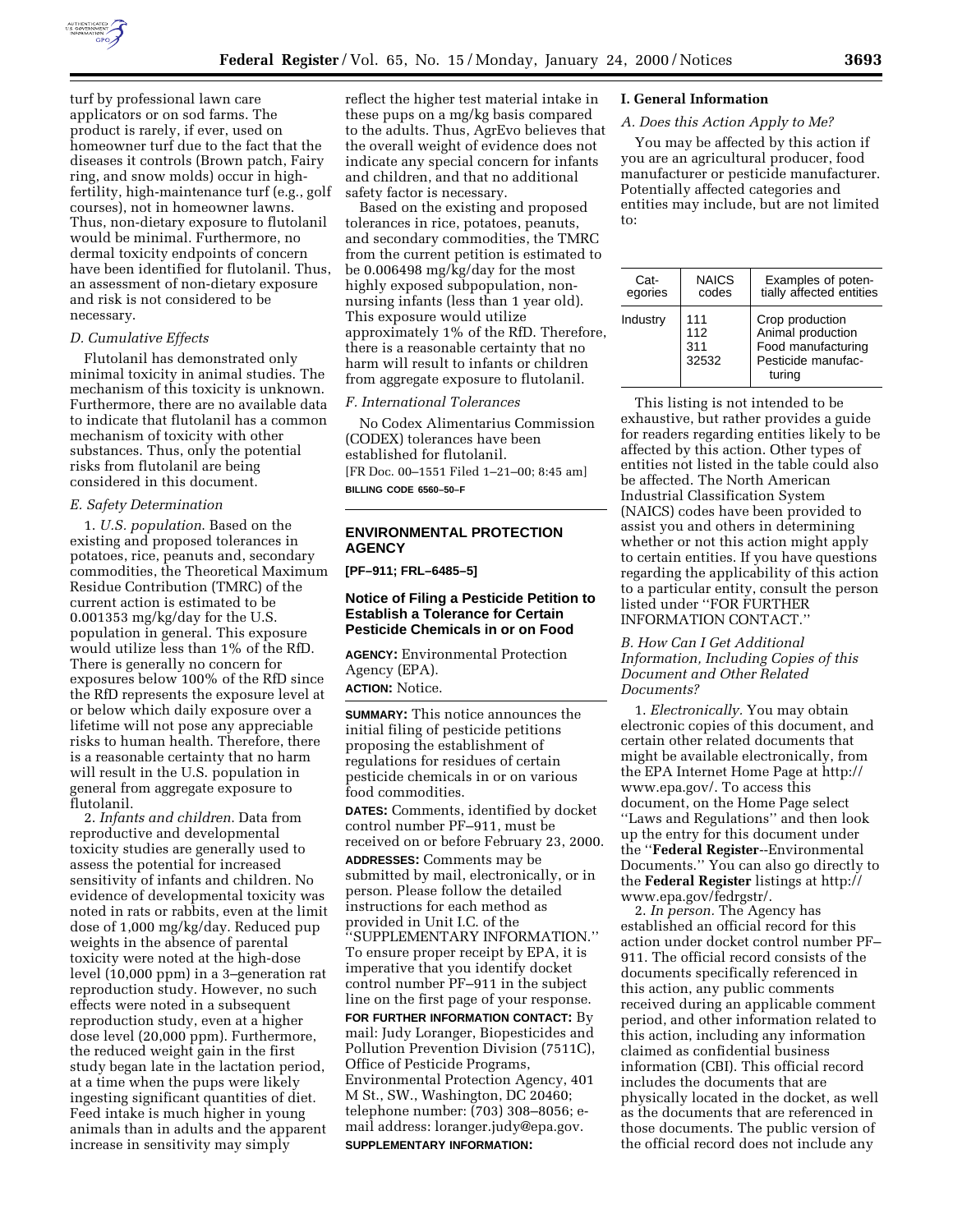information claimed as CBI. The public version of the official record, which includes printed, paper versions of any electronic comments submitted during an applicable comment period, is available for inspection in the Public Information and Records Integrity Branch (PIRIB), Rm. 119, Crystal Mall 2 (CM 2), 1921 Jefferson Davis Highway, Arlington, VA, from 8:30 a.m. to 4 p.m., Monday through Friday, excluding legal holidays. The PIRIB telephone number is (703) 305–5805.

# *C. How and to Whom Do I Submit Comments?*

You may submit comments through the mail, in person, or electronically. To ensure proper receipt by EPA, it is imperative that you identify docket control number PF–911 in the subject line on the first page of your response.

1*. By mail.* Submit your comments to: Public Information and Records Integrity Branch (PIRIB), Information Resources and Services Division (7502C), Office of Pesticide Programs (OPP), Environmental Protection Agency, 401 M St., SW., Washington, DC 20460.

2*. In person or by courier.* Deliver your comments to: Public Information and Records Integrity Branch (PIRIB), Information Resources and Services Division (7502C), Office of Pesticide Programs (OPP), Environmental Protection Agency, Rm. 119, CM 2, 1921 Jefferson Davis Highway, Arlington, VA. The PIRIB is open from 8:30 a.m. to 4 p.m., Monday through Friday, excluding legal holidays. The PIRIB telephone number is (703) 305–5805.

3.*Electronically.* You may submit your comments electronically by e-mail to: *''opp-docket@epa.gov*,'' or you can submit a computer disk as described above. Do not submit any information electronically that you consider to be CBI. Avoid the use of special characters and any form of encryption. Electronic submissions will be accepted in Wordperfect 6.1/8.0 or ASCII file format. All comments in electronic form must be identified by docket control number PF–911. Electronic comments may also be filed online at many Federal Depository Libraries.

# *D. How Should I Handle CBI That I Want to Submit to the Agency?*

Do not submit any information electronically that you consider to be CBI. You may claim information that you submit to EPA in response to this document as CBI by marking any part or all of that information as CBI. Information so marked will not be disclosed except in accordance with procedures set forth in 40 CFR part 2.

In addition to one complete version of the comment that includes any information claimed as CBI, a copy of the comment that does not contain the information claimed as CBI must be submitted for inclusion in the public version of the official record. Information not marked confidential will be included in the public version of the official record without prior notice. If you have any questions about CBI or the procedures for claiming CBI, please consult the person identified under ''FOR FURTHER INFORMATION CONTACT.''

*E. What Should I Consider as I Prepare My Comments for EPA?*

You may find the following suggestions helpful for preparing your comments:

1. Explain your views as clearly as possible.

2. Describe any assumptions that you used.

3. Provide copies of any technical information and/or data you used that support your views.

4. If you estimate potential burden or costs, explain how you arrived at the estimate that you provide.

5. Provide specific examples to illustrate your concerns.

6. Make sure to submit your comments by the deadline in this notice.

7. To ensure proper receipt by EPA, be sure to identify the docket control number assigned to this action in the subject line on the first page of your response. You may also provide the name, date, and **Federal Register** citation.

# **II. What Action is the Agency Taking?**

EPA has received a pesticide petition as follows proposing the establishment and/or amendment of regulations for residues of certain pesticide chemical in or on various food commodities under section 408 of the Federal Food, Drug, and Comestic Act (FFDCA), 21 U.S.C. 346a. EPA has determined that this petition contains data or information regarding the elements set forth in section 408(d)(2); however, EPA has not fully evaluated the sufficiency of the submitted data at this time or whether the data supports granting of the petition. Additional data may be needed before EPA rules on the petition.

# **List of Subjects**

Environmental protection, Agricultural commodities, Feed additives, Food additives, Pesticides and pests, Reporting and recordkeeping requirements.

Dated: January 10, 2000. **Janet L. Andersen,** *Director, Biopesticides and Pollution Prevention Division, Office of Pesticide Programs.*

#### **Summaries of Petitions**

Pursuant to section 408(d)(2)(A)(i) of the FFDCA, as amended, Bird Shield Repellent Corporation has submitted the following summary of information, data, and arguments in support of their pesticide petitions. These summaries were prepared by Bird Shield Repellent Corporation and EPA has not fully evaluated the merits of the pesticide petition. The summaries may have been edited by EPA if the terminology used was unclear, the summaries contained extraneous material, or the summaries unintentionally made the reader conclude that the findings reflected EPA's position and not the position of the petitioner.

# **I. Bird Shield Repellent Corporation**

#### *9F5055*

EPA has received a pesticide petition 9F5055 from Bird Shield Repellent Corporation, P.O. Box 785, Pullman, WA 99163, proposing pursuant to section 408(d) of the Federal Food, Drug, and Cosmetic Act (FFDCA), 21 U.S.C. 346a(d), to amend 40 CFR part 180 to establish an exemption from the requirement of a tolerance for the biochemical pesticide methyl anthranilate in or on sunflower.

## *A. Product Name and Proposed Use Practices*

The commercial name for the end use product containing methyl anthranilate (MA) is Bird Shield Repellent, EPA Reg. No. 66550–1. The product was approved for use as a bird repellent on cherries, blueberries and grapes on October 3, 1995. The active ingredient, methyl anthranilate, is a natural constituent of concord and heavy red grapes. It is listed by the U.S. Food and Drug Administration (FDA) as a flavoring compound under 21 CFR 182.60 and is classified as a Generally Recognized as Safe (GRAS) compound by the Expert panel of the Flavoring and Extract Manufacturer's Association (FEMA No. 2682). An exemption from the requirement of a tolerance for the active ingredient, methyl anthranilate for cherries, blueberries and grapes under 40 CFR 180.1143 became effective on April 26, 1995, as published in the **Federal Register** (60 FR 20432) (FRL– 4941–8).

The mode of action is physical whereby the repellent irritates the bird's taste buds, olfactory sensors and skin. For this petition, methyl anthranilate is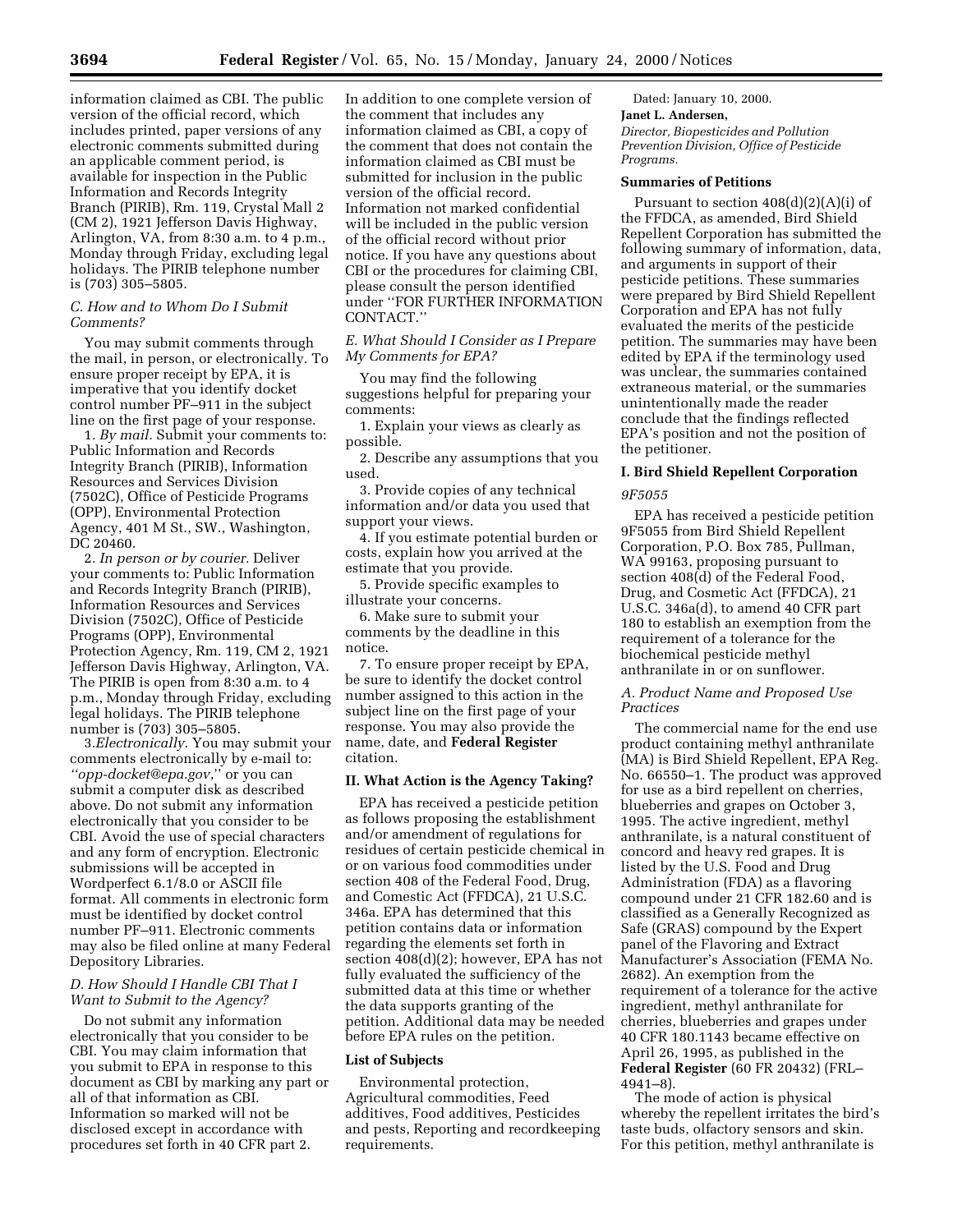sprayed in a water solution at a rate of 0.2862 pounds (lbs) per acre to sunflowers twice at 7-day intervals until harvest. Applications to the crop can be applied up to 2 days before harvest.

# *B. Product Identity/Chemistry*

1. *Identity of the pesticide and corresponding residues*. Methyl anthranilate is a common component of concord and other red grapes as well as neroli, ylang-ylang, bergamot, jasmine and other essential oils. It is synthetically obtained by esterifying anthranilic acid with methanol in the presence of hydrochloric acid. In its crystalline form it is slightly soluble in water and freely soluble in alcohol or ether. Methyl anthranilate is commonly used as a perfume for ointments and cosmetics, and a flavoring agent in confectionary products, drugs and beverages. Methyl anthranilate readily volatilizes under ultraviolet (uv) light and elevated temperatures.

2. *Magnitude of residue at the time of harvest and method used to determine the residue*. Residue studies, using gas chromatography and mass spectrometry, show no residues at the time of harvest. No residues of methyl anthranilate are expected to occur at the time of harvest and thus the purpose for proposing an exemption from the requirement of a tolerance.

3. *A statement of why an analytical method for detecting and measuring the levels of the pesticide residue are not needed*. The analytical method for detecting and measuring the levels of the residue is described above.

### *C. Mammalian Toxicological Profile*

Methyl anthranilate is approved by the FDA for food use as an artificial flavoring and fragrance agent. Bird Shield Repellent Corporation has reviewed the acute toxicological studies associated with these approvals and conducted additional studies for verification. Summaries of these studies are presented below:

1. *Mammalian*. Methyl anthranilate exhibits little or no mammalian toxicity. Methyl anthranilate metabolizes in the intestine when consumed. The lethal dose<sub>50</sub> (LD<sub>50</sub>) values for methyl anthranilate were estimated to be greater than 5,000 milligrams/kilograms (mg/ kg) in an acute oral toxicity study in rats (Toxicity category IV) and greater than 2,000 mg/kg in an acute dermal toxicity study in rats (Toxicity category III). The  $LC_{50}$  value in an acute inhalation study in rats was determined to be greater 2.24 mg/liters (L) (Toxicity category IV). Methyl anthranilate was found to cause moderate irritation in a rabbit skin irritation assay and corneal effects that

cleared in 8 to 21 days in a rabbit eye irritation assay.

2. *Avian*. Methyl anthranilate exhibits little or no avian toxicity. Methyl anthranilate's irritating properties to avian species preclude ingestion. In an acute oral avian toxicity study, methyl anthranilate was found to be practically non-toxic to bobwhite quail. In a dietary study, methyl anthranilate was determined to be practically non-toxic to mallard ducks. Based on these studies, Bird Shield Repellent Corporation concludes that methyl anthranilate poses no unique or additional risk to avian species.

#### *D. Aggregate Exposure*

1. *Dietary exposure* —i. *Food*. The active ingredient in Bird Shield Repellent Concentrate, methyl anthranilate, is applied at a rate of 0.2862 lbs per acre. Because of the low use rates, no active ingredient residues are detectable using available methods on treated crops even immediately after application. Because of it's volatility, and degradation when exposed to ultraviolet light and elevated temperatures, no residues are expected at harvest. Dietary exposure to methyl anthranilate, via consumption of the treated food or feed, is expected to be low to negligible.

ii. *Drinking water*. The active ingredient is unlikely to be found in drinking water given the very low application rate and rapid degradation in soil.

2. *Non-dietary exposure*. Bird Shield Repellent Corporation believes that the potential for non-dietary exposure to the general population, including infants and children, is unlikely as the proposed use is primarily to the external, non-edible portions of the crop. This mode of application would not be expected to pose any quantifiable risks due to lack of residues of toxicological concern. Increased nondietary exposure of methyl anthranilate is not considered likely because of the low use rates and the lack of persistence of the active ingredient.

### *E. Cumulative Exposure*

Consideration of a common mode of toxicity is not appropriate given there is no indication of mammalian toxicity of methyl anthranilate and no information that indicates that the toxic effects would be cumulative with any other compounds. Moreover, methyl anthranilate does not exhibit a toxic mode of action in its target species.

# *F. Safety Determination*

1. *U.S. population*. Methyl anthranilate's lack of toxicity has been

demonstrated by the results of acute toxicity testing in mammals in which the chemical caused no adverse effects when dosed orally and via inhalation at the limit dose for each study. Thus the aggregate exposure to methyl anthranilate over a lifetime should pose negligible risks to human health.

2. *Infants and children*. Based on the lack of toxicity and low exposure there is reasonable certainty of no harm to infants, children or adults from aggregate exposure to the chemical's residues. Exempting methyl anthranilate from the requirement of a tolerance should pose no significant risk to human health or the environment.

# *G. Effects on the Immune and Endocrine Systems*

Bird Shield Repellent Corporation has no information to suggest that methyl anthranilate will adversely affect the immune or endocrine systems.

# *H. Existing Tolerances*

An exemption from the requirement of a tolerance for the active ingredient, methyl anthranilate for cherries, blueberries and grapes under 40 CFR 180.1143 became effective in the **Federal Register** of April 26, 1995 (60 FR 20432).

#### *I. International Tolerances*

Bird Shield Repellent Corporation is not aware of any tolerance, exemption from tolerance or maximum residue levels (MRLs) issued for methyl anthranilate outside the United States.

# **II. Bird Shield Repellent Corporation**

#### *9F5056*

EPA has received a pesticide petition 9F5056 from Bird Shield Repellent Corporation, P.O. Box 785, Pullman, WA 99163, proposing pursuant to section 408(d) of the FFDCA, 21 U.S.C. 346a(d), to amend 40 CFR part 180 to establish an exemption from the requirement of a tolerance for the biochemical pesticide methyl anthranilate in or on corn.

# *A. Product Name and Proposed Use Practices*

The commercial name for the end use product containing methyl anthranilate is Bird Shield Repellent, EPA Reg. No. 66550–1. The product was approved for use as a bird repellent on cherries, blueberries and grapes on October 3, 1995. The active ingredient, methyl anthranilate, is a natural constituent of concord and heavy red grapes. It is listed by the FDA as a flavoring compound under 21 CFR 182.60 and is classified as a GRAS compound by the Expert panel of FEMA No. 2682. An